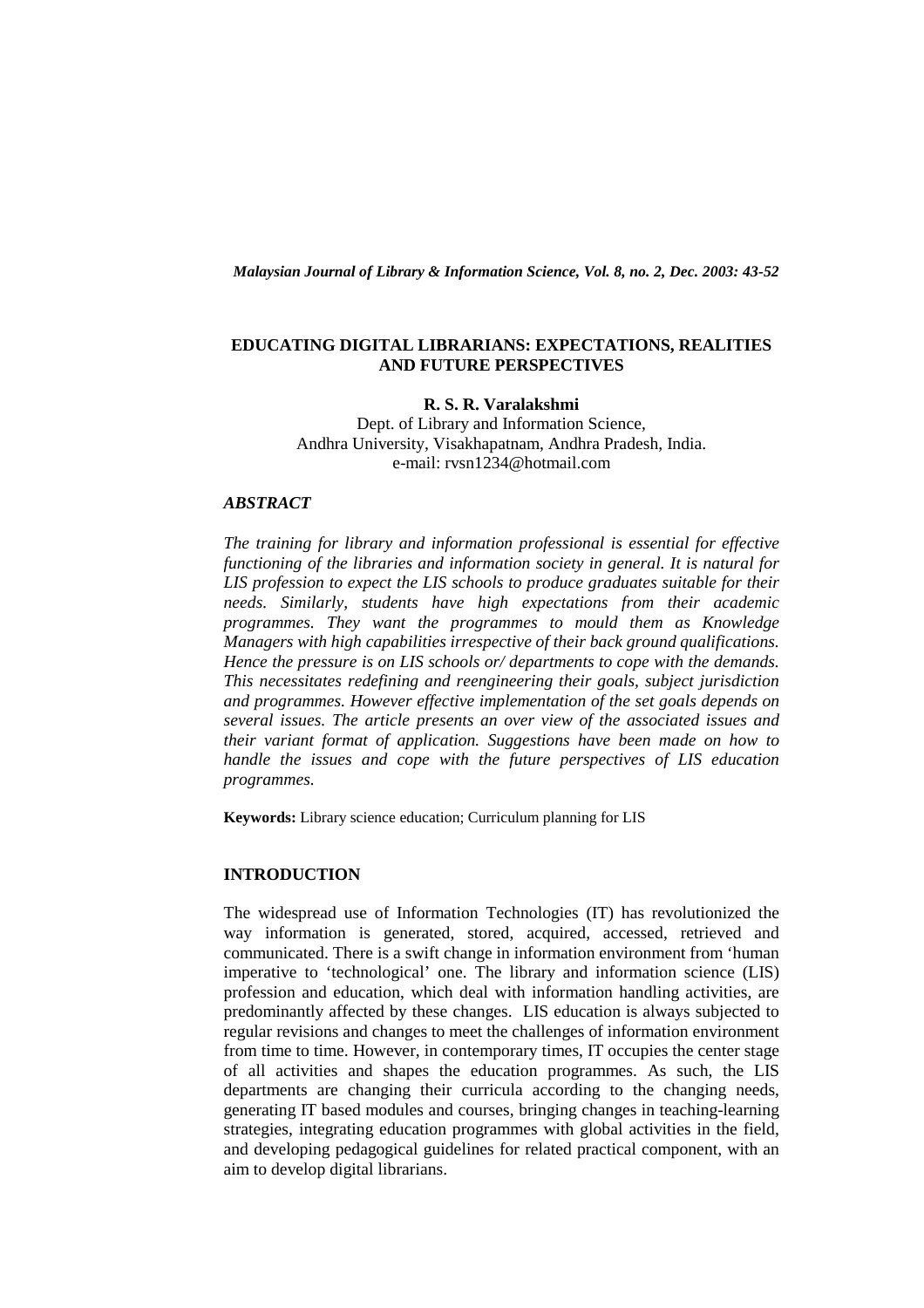The LIS departments are keen to maintain and improve the quality of education as well as revise syllabi in compliance to the recommendations of Curriculum Development Committees and Subject Panels (nomenclature from the Indian context). In spite of this adoption there is diversity among the LIS education programmes offered. "There has emerged in recent years, a broad environment – which includes the library but not limited to  $it - that$  offers tremendous opportunities for the application of information accessing and handling skills". (University Grants Commission India, 2001).) Cronin's (1995) statement that, "Two, if not three, distinct population of schools will emerge over the next few years: pace setters which decouple almost entirely from the library heartland; would be bound spanners, balanced delicately between the old and new worlds; and a *Lumpenproliat* of schools lacking resources, imagination and will to reposition themselves for the twenty–first century" is applicable for LIS schools worldwide.

This article explores the expectations of the profession and the students from the LIS education programmes, identifies the issues and inherent problems to achieve them and suggests measures to be adopted by the LIS Departments to develop professionals for  $21<sup>st</sup>$  century and thus fulfill their social responsibility.

### **EXPECTATIONS OF THE PROFESSION**

The LIS education has to reflect and reaffirm the values and goals of the profession. The LIS professionals who are involved in the information environment have vested interest in the education of new generations of individuals who are well equipped to facilitate the most effective use of vast amounts and kinds of information. They are expecting products from LIS Departments with critical thinking, intellectual and technical abilities to practice the profession. They are explicit in expressing their views through various fora and media. There is a belief among the professionals that the survival of LIS education requires LIS educators to integrate the digital environment into the curricula and create relationship with the real library environs. The professionals' views essentially reflects that the increasing value of information and emerging technologies have changed the boundaries of the profession in developing suitable professionals. To cite a few views,. Sison (1996), Anderson (2002), Brakel (1997), Cox and Rasmussen (1997), Arora and Mujoo- Munshi (2000), and Lahiri et al (2002) affirm the above perspective. A sample survey, conducted to seek the opinions of academic, special and public librarians on the existing LIS educational programmes by the author in the State of Andhra Pradesh (India) supported the above statement (Varalakshmi, 2003). The professionals' expectations are: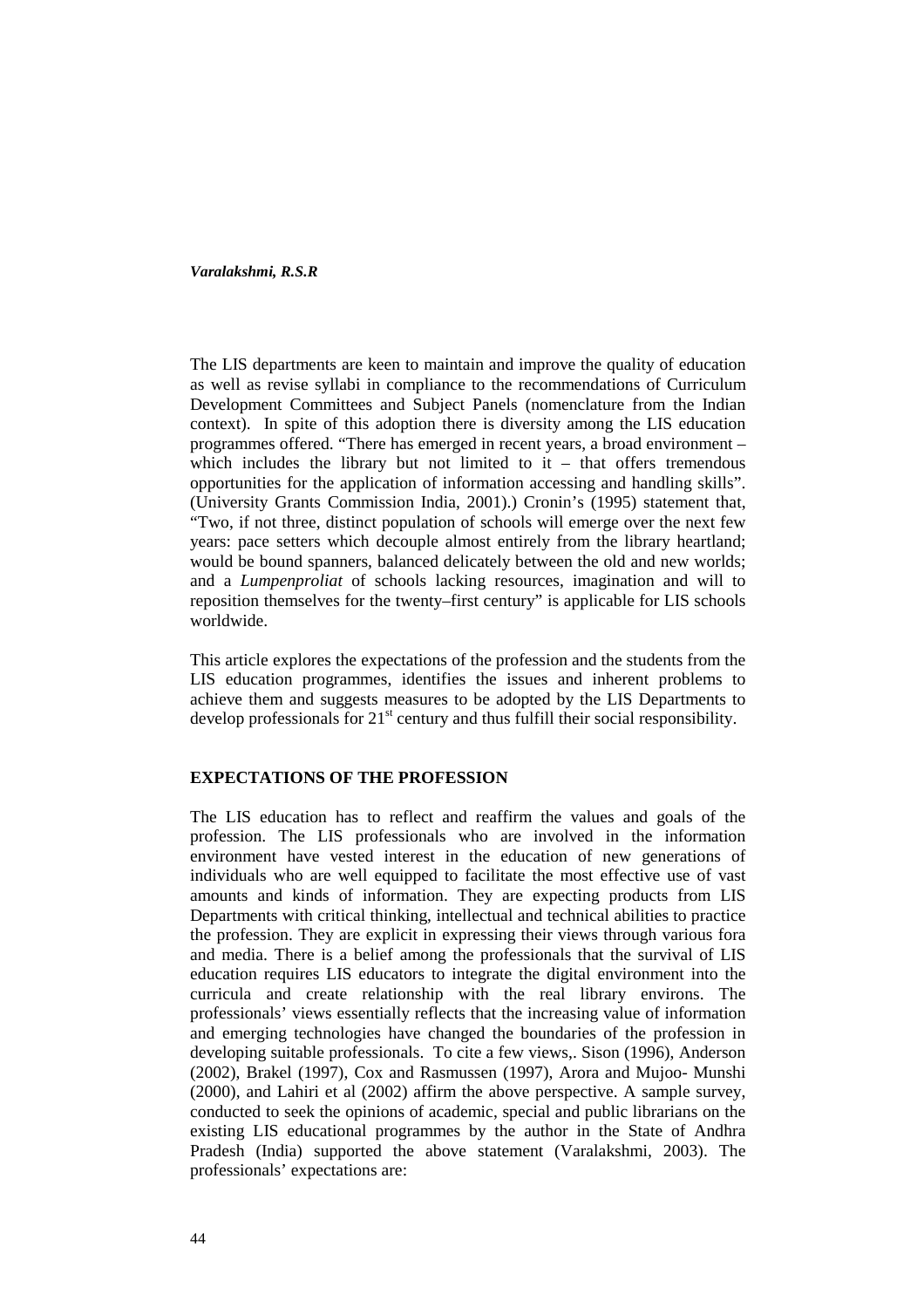- To focus on producing knowledge managers than mere librarians;
- To focus on imparting knowledge on web-based services as the future belongs to the Web / Net.
- To organize more fields of study and interact with working librarians to gain knowledge on real time situations and enables them to blend the learning with working skills.
- To have a more practical component in curriculum as IT. is practice based.
- To offer specialization in the areas of Knowledge Management, Multimedia systems, Web design and development and Digital libraries.

Their expectation is for a high-level performance of the fresh librarian with professional knowledge, technological skills, communication skills, managerial capabilities and attitudinal flexibilities, or in simple term a skilled digital librarian. The reality is,

*"There will be a rapidly increasing need for information management in all our organizations; Libraries are only one part of the information industry and for many segments of the society they are not the most important part; libraries will become an increasingly smaller proportion of information workers, and; the problems of information management are more than ever, inter-disciplinary- requiring knowledge and skills from areas that were once seen as peripherals to the heart of our field" (Katzer, 1996 )* 

# **EXPECTATIONS OF STUDENTS**

The LIS education system conceives strategies to bring out products having equal competencies in subject matter and IT skills. However, the students have their own expectations from the system. The feedback from the out going students on the curriculum and training programmes indicate that their emphasis is more on their career and job potential, irrespective of their background knowledge and aptitude towards the profession. They want to be more saleable in the information market. The freshers are being lured by the idea of information consultancy and a sizable percentage of them are interested to practice the profession.

- They expect a curriculum that provides a blend of core subject areas and I.T. components and tuning it to actionable knowledge.
- They are expecting integration of technological competencies and other managerial and analytical skills in the core LIS Curriculum.
- They require a strong pedagogical support system in various ways.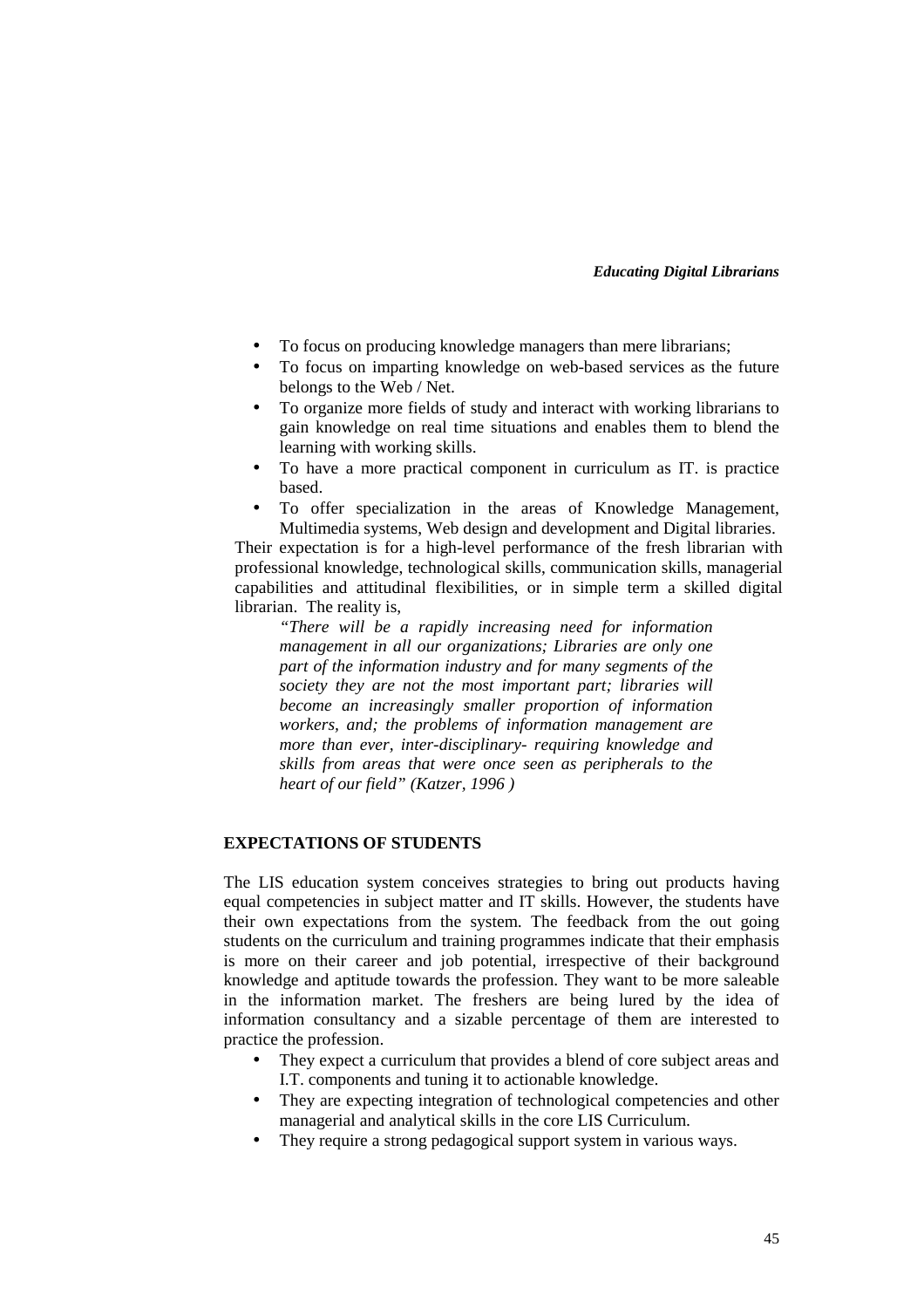- They want to be trained in knowledge construction, encapsulation and management that help them to take up the profession as a career and facilitate to occupy positions of responsibility.
- They want to have more exposure to real situations through internship or any other such programme.

# **LIS EDUCATION - A STATE OF THE ART**

The purpose of professional education is to prepare individuals competent to practice the profession. The LIS education programmes responded positively to the needs of the information society from time to time. Too often the changes represented new solutions to old issues rather than reconceptualizing the principles, theories and standards of the discipline. Hence, what does the expectations of the profession and students means to the LIS education?

*"Where are we then with regard to all these? Sad to say. Many of us are still of the traditional mold. We need to change our mind set not only have the vision to overhaul the traditional curricula in the training of information professionals that we have been using for the past several decades. More important, we need to "retool" and upgrade our skills, to enable us to provide such training and the services expected of us by our users."* (Sison, 1996, p.13)

There is a need to rethink on the major issues of the existing programmes with reference to global and national information environment. The major areas associated with LIS education, in general, are:

#### **Nature of information environment**

The fundamental changes in the information environment are shaping the LIS profession and education. Two adaptive responses from LIS educators are to develop a digital librarian or hybridization, that is who can manage both traditional and electronic environments. However, there are e-libraries and digital libraries, but not all libraries are digital. In other words the need for technology courses is not universal. Hence, not every one will be a Chief Information Officer/Librarian/Knowledge Manager. The ratio of demand for digital librarians is a matter of concern. Lopsided development of information environment necessitates the Schools to strike a balance between traditional and computerized information environments, while imparting the programmes.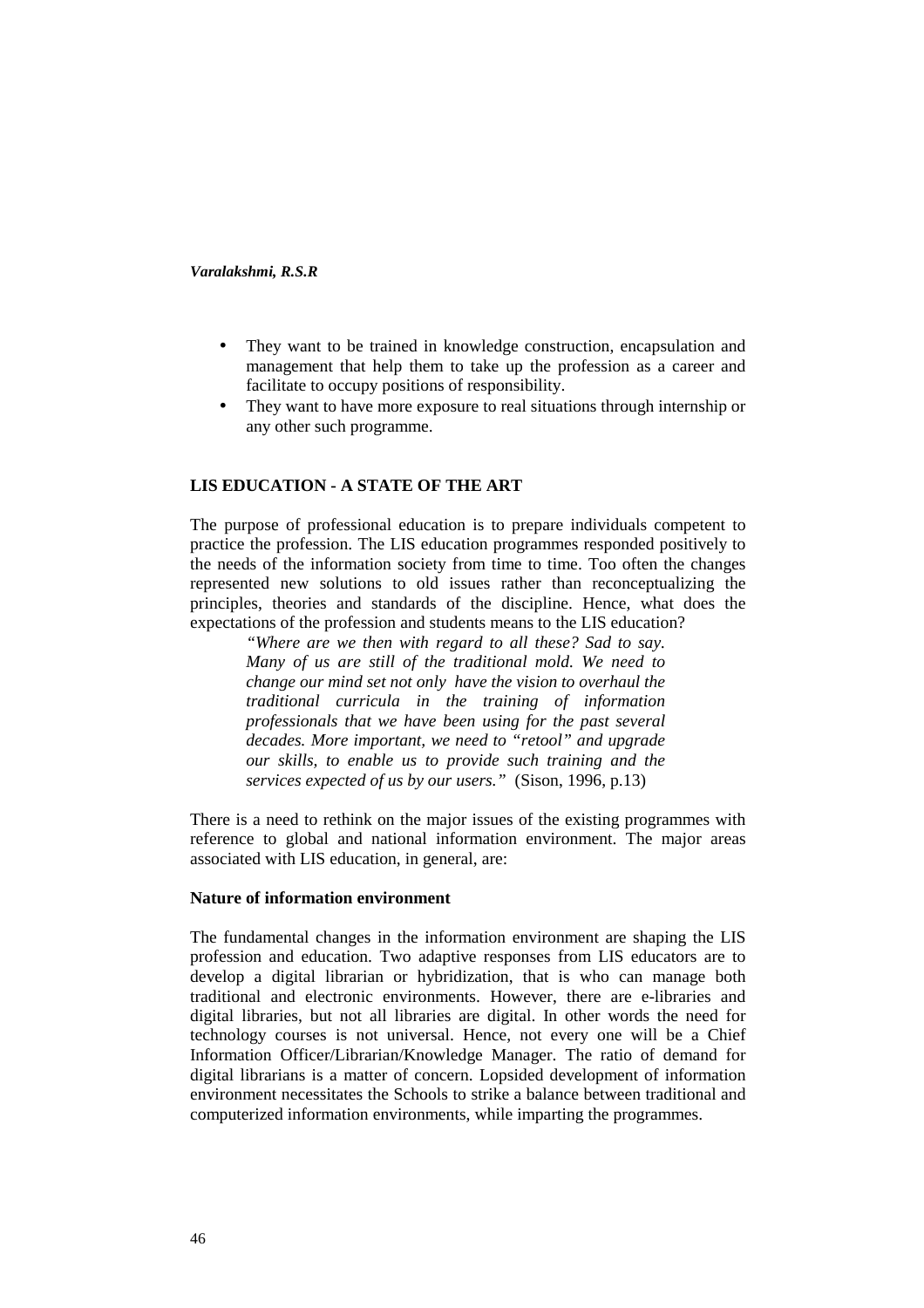#### **De-institutionalization of education**

This is necessary to pave way for the development of individuals who can practice the profession. So far the programmes are tied to an institution/library that is changing or that could disappear. Line (1983) advocated the idea of abandonment of full-time, pre-employment library education in favour of continuous learning and post-experience training, which was further supported by other professionals like Wilson (1993). Brakel (1997) had suggested for decoupling of Information Studies from traditional library science obligations. His contention is that:

> *"In this growing electronic or digital information environment, fewer students are interested in following the traditional LIS venue. In fact, a library oriented career path has for many years been no longer a very popular choice. Proof for this statement can be found in the closure of many US 'library schools', and the current financial constraints of many traditional LIS schools around the globe".*

However, the credentials of the issue are debatable, as it has limited universal applicability. It may require for at least a decade for developing countries to think about information industry and practicing the profession as information consultants and getting rid of traditional libraries.

### **Levels of IT component in curriculum**

There is a persistent demand to be pro-active to the global developments in Knowledge generation, organization, and management in digital environment. It is true that if we do to days job with yesterday's tools we will be out tomorrow. On the other hand, there is criticism that over emphasis on IT mitigates the humanness and service orientation of the profession and as such the profession is moving away from its core components. "Some in the profession assert that technology itself is causing this problem (stress) and that the best way to relieve the stress is to reassert the importance of the 'human imperative' over the 'technological' one. This is a result of variations in the adoption of advances of IT by libraries and information centres and as such both points carries weight age". (Hirshon, 1998)

# **Assessment of Job Market**

There is a need to ascertain the value of the profession in terms of job potential and status. It is the market that plays major role than the profession or funding agencies. Indeed recognition of our professional attainments is still elusive. It is a fact that the profession got a low profile in the society and the librarians are undersold. In general, the market demand is for a professional having skills in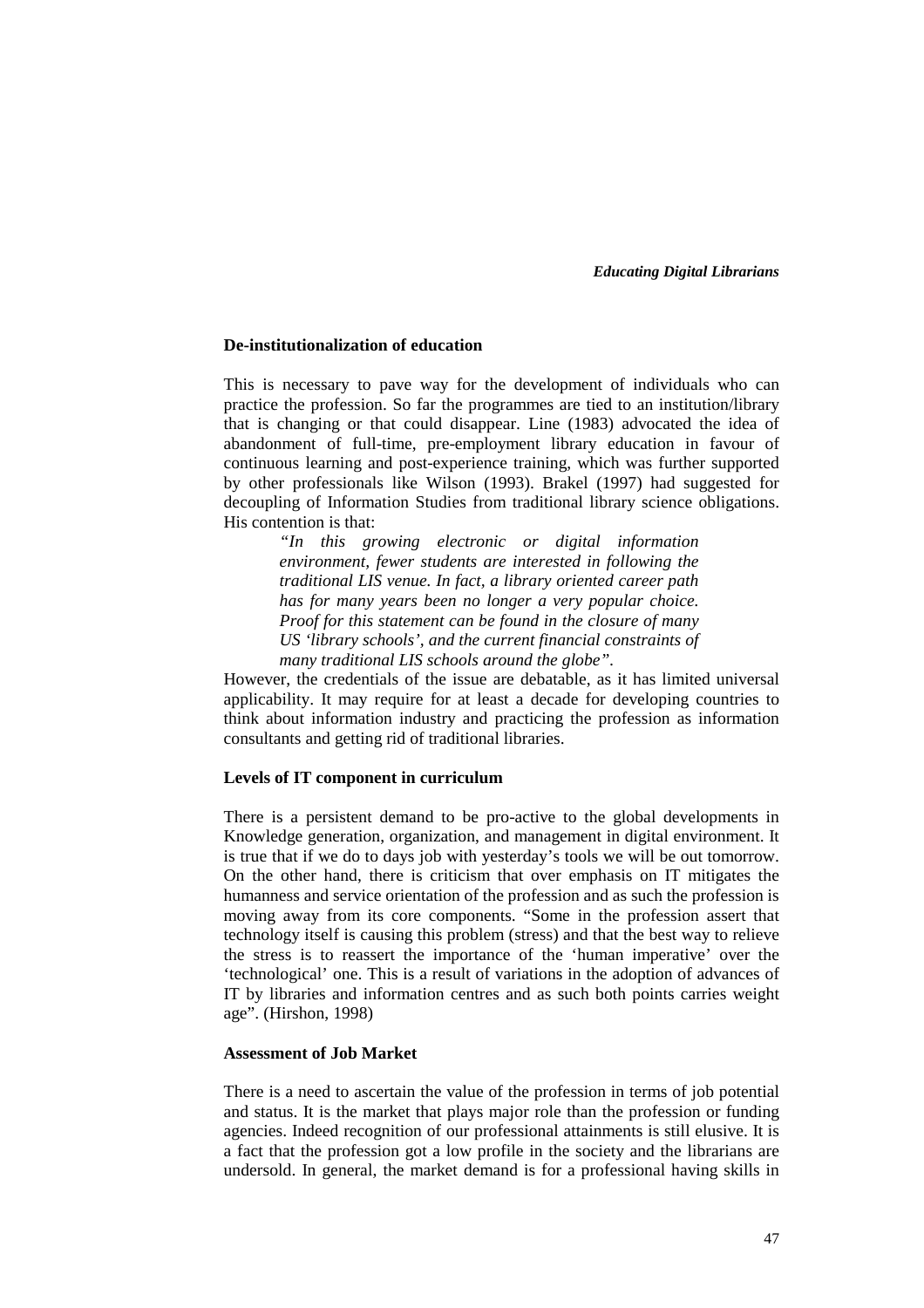knowledge organization, exploration, communication and presentation, IT literateand who can take different responsibilities.

### **Professionalization**

Though LIS is a professional course, there is need to professionalise it further, to make it more relevant to the society. The need is to have an integrated view of knowledge and application. Understanding and responding to the context, based on relevance, is more important to be successful.

## **Knowledge base**

There is little expansion of the discipline in its core areas and dependence or adoption of peripheral areas makes the LIS profession take the back seat. The contribution is meager, many times not original and novel. Hence, there is a dire need to strengthen the body of knowledge through multi-disciplinary offerings.

# **The teaching practices**

The information society now needs more highly instructed teachers, competent in subject matter and IT. In fact, organization of systematic, multi layer programmes for teachers in the use of IT is central to the success of I.T. based education programmes. There is a need to develop technological competencies of faculty to impart the skills and knowledge to the students through appropriate teaching and learning activities. However, professional education, such as LIS, is a life long education and the teacher alone cannot be the source of knowledge. Hence, the students have to be trained in the techniques of learning.

# **Profession vs. Education**

For a long time the profession and the departments are working independently. There is a need to overcome the gap between educators and working professionals. "A mutually damaging gap exists between the library educators and the working profession. This gap inhibits potentially beneficial interchange of ideas and knowledge that might contribute to the solution of the problems confronting the profession"(Conant Report, 1981).

# **Educational Consortia**

It is necessary to establish collaborative efforts among Departments / Schools of LIS, to develop and share the learning packages, educational materials and expertise of the faculty. Khoo (2001) opined that "other mechanisms can be developed for sharing, cooperation and collaboration among LIS educators, such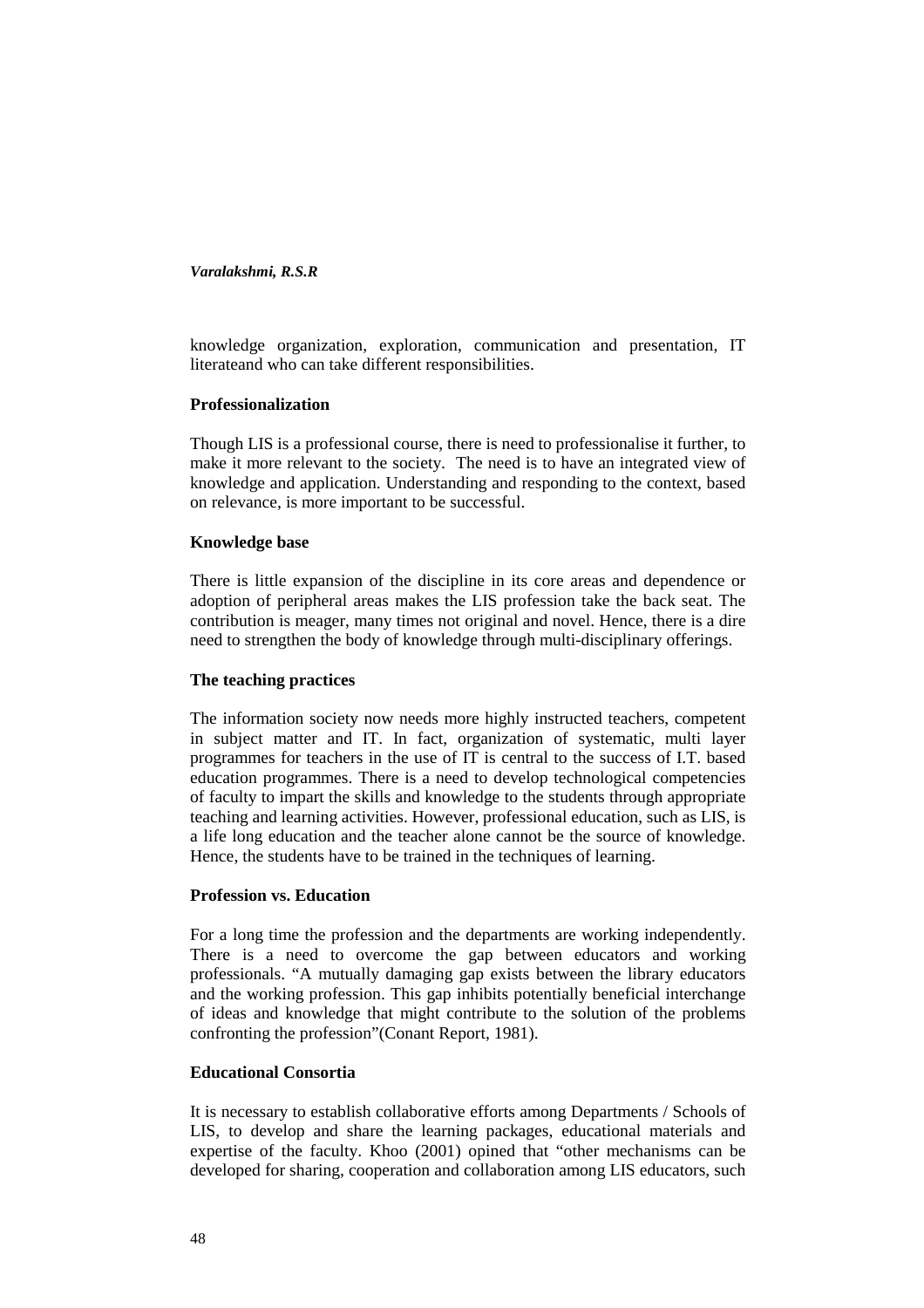as through a listserv, Web site orportal, staff and student exchanges, and exchange of ideas, education materials and publications". The objectives of the European Association for Library and Information Science Education and Research (EUCLID) (Harbo, 1994) and the link among 53 LIS schools in U.S.A. (Chu et al, 2002) are the best examples set in this regard.

In addition to these issues, there are a number of inherent problems encountered by the LIS education programmes and these are listed as follows:

- (a) Mediocrity of students entering the profession, due to low profile of the profession coupled with the problems of regional language and differential skills. There is a diminishing demand for the profession and the course as there is no need for intermediary in accessing information, especially in networked environment. Imparting the expected level of education and training to such students is very difficult.
- (b) The duration of the course is for 18 workable months in an integrated MLIS programme. It is practically impossible to produce a digital librarian with expected caliber out of an average social science graduate in such a limited span of time
- (c) Lack of infrastructure facilities in terms of material and manpower, is lacking in the majority of schools or departments arise due to lack of support from the management, Government and funding agencies. This leads to the prevalence of passive nature among faculty, students and professionals. Consequently, it is not an easy task to prepare individuals as digital librarians or practitioners with definable capabilities. Hence, there is a need to develop strategies that work and monitor to achieve greater diversity in LIS education.

More pressure on the LIS education programmes is coming from the information environment and the university environment. Owing to the developments of the technological society, the expectations from the profession and the students are very high. In reality the education programmes are confronted with the abovediscussed issues. The LIS professionals and educators have to analyze and address these issues and suggest suitable alternatives keeping in view the variant forms of information environment in different parts of the globe.

# **SUGGESTIONS**

Everyone wants a meaningful change within the library profession and its related education. There may be divergent opinions and situations in the world, but the basic issues are uniform and standard anywhere. Therefore, the following suggestions may be applicable to the LIS environment in general.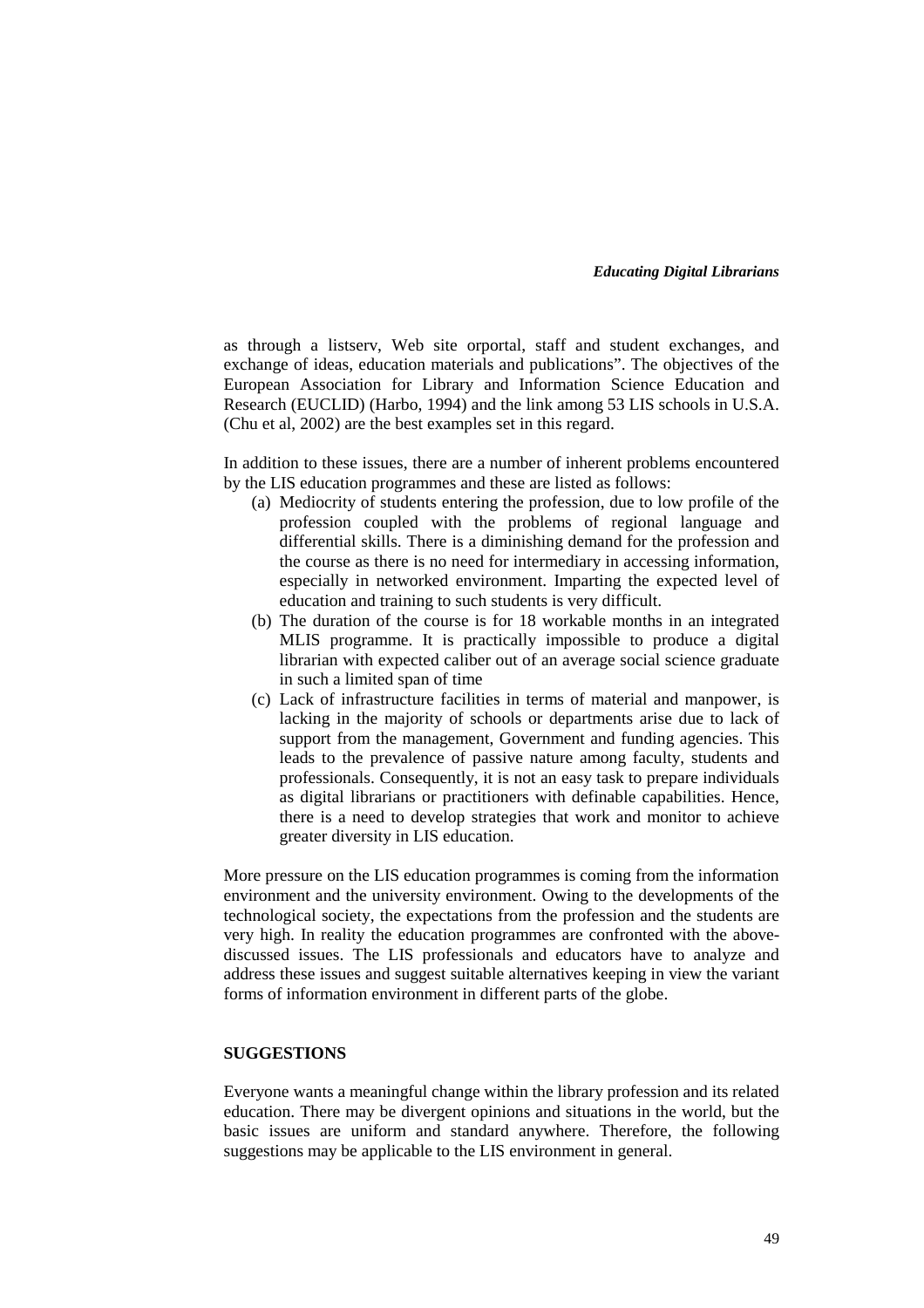- (a) The domain of LIS needs to be redefined to identify the core jurisdiction of the discipline and its necessary adaptability in contemporary times.
- (b) There is a need to reinforce the activities. It is essential to enhance the efforts on the national stage by a professional body to rank the University Departments, on the lines of the American Libraries Association (ALA) that will pave the way for their improvement.
- (c) There is a need to offer the course at three levels, to prepare students for career at different levels of information society.
	- Graduates with basic knowledge to head a small library.
	- Post Graduate degree to have supervisors or middle managers of a large library
	- Post Graduates with specialisations such as digital libraries, network management, content management to take up lead positions.

Another suggestion from some quarters is to "Design fresh information science degree course to teach IS as an academic subject to end-users and no longer to information professionals as its main target group" (Brakel, 1997)

- (d) LIScourses have to be integrated with other courses on campus such as statistics, management, computer engineering, psychology to avoid duplicate teaching efforts.
- (e) There is hype about IT and the expectations are inflated. There is a need to assess the realities and strike a balance.
- (f) The faculty must change their way. They have to develop a deeper, upto-date knowledge. This is required of every one in the Department and not just a few. The need is to create centers of excellence for training of teachers of LIS and IT managers. (Neelameghan, 2000)
- (g) Further course management teams interconnecting all related fields may be a solution to cope with teaching demands.
- (h) There is a need to lay down standards for admission strength, eligibility criteria, and evaluation pattern by a national body. Then only supply can be made according to demand. Leaders can be produced as per the specific requirements of the society.
- (i) Focus on vibrant research in basic and applied aspects is necessary for expansion of knowledge base and to find solutions to practical problems.
- (j) Last, but one of the important suggestion is, to have more collaborative efforts among LIS schools or departments to share the material resources and human expertise.

# **CONCLUSION**

The last decade has seen enormous change in library and information environment, with the emergence and application of IT, which is expected to be a continuum. However, these changes are not sweeping in developing countries,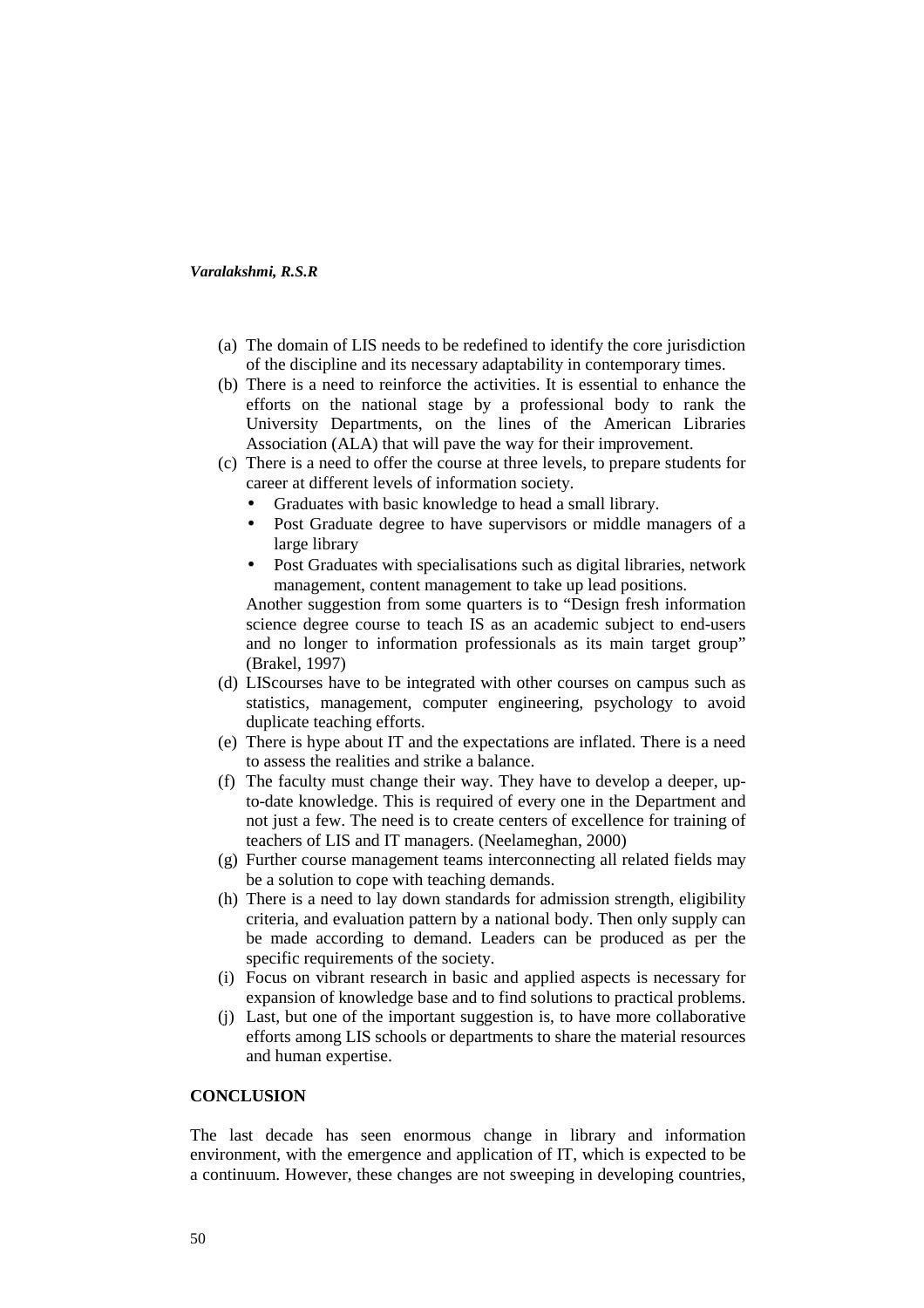as majority of libraries are functioning with traditional print collections or as hybrid libraries with a combination of print and electronic. Hence, the LIS Departments are bestowed with the responsibility of developing the right personnel with high caliber to manage the libraries and information centers of varied scope and nature, ranging from small rural library to a well-established digital library. This requires planning for redefining and reengineering of LIS education programmes. Such excellent educational outcomes will enhance the profile of LIS profession.

### **REFERENCES**

- Andersen, Deborah Lines. 2002. Teaching analytical thinking: bridging the gap between student skills and professional needs in information science. *Journal of Education for Library and Information Science,* Vol.43, no.3:187-196.
- Arora, Jagdish and Usha Mujoo-Munshi. 2000. Accepting the challenges of Information Technology: Reinventing the library and information science profession in the new millennium. In: *Information management in New Millennium. SIS Conference Proceedings.* New Delhi, SIS:11-24.
- Brakel, Pieter van. 1997. Education and training for information professionals in face of the Internet and World Wide Web. In: *Libraries for the New Millennium; Implications for managers,* ed by David Raitt. London: Library Association Publishing: 240-282.
- Chu, Heting et al. 2002. Library and information science schools in Canada and USA: A Webometric Perspective*. Journal of Education for Library and Information Science ,* Vol*.* 43, no.2: 110-123.
- Conant Report on education for librarians in the U.S.A. 1982 In: Cronin B. *The education of library and information professionals*. London: Aslib Ocassional papers, No 28.
- Cox, Richard J. and Edie Rasmussen. 1997. Reinventing the information professions and the argument for specialization in LIS Education. *Journal of Education for Library and Information Science,.* Vol. 38, no. 4: 255- 267.
- Cronin. 1995. Quoted In J.M.Budd and L.S.Connaway. 1998. Discursive content and discursive power in U.S. library and information science education*. Libri*, Vol. 48, no.1:140-152.